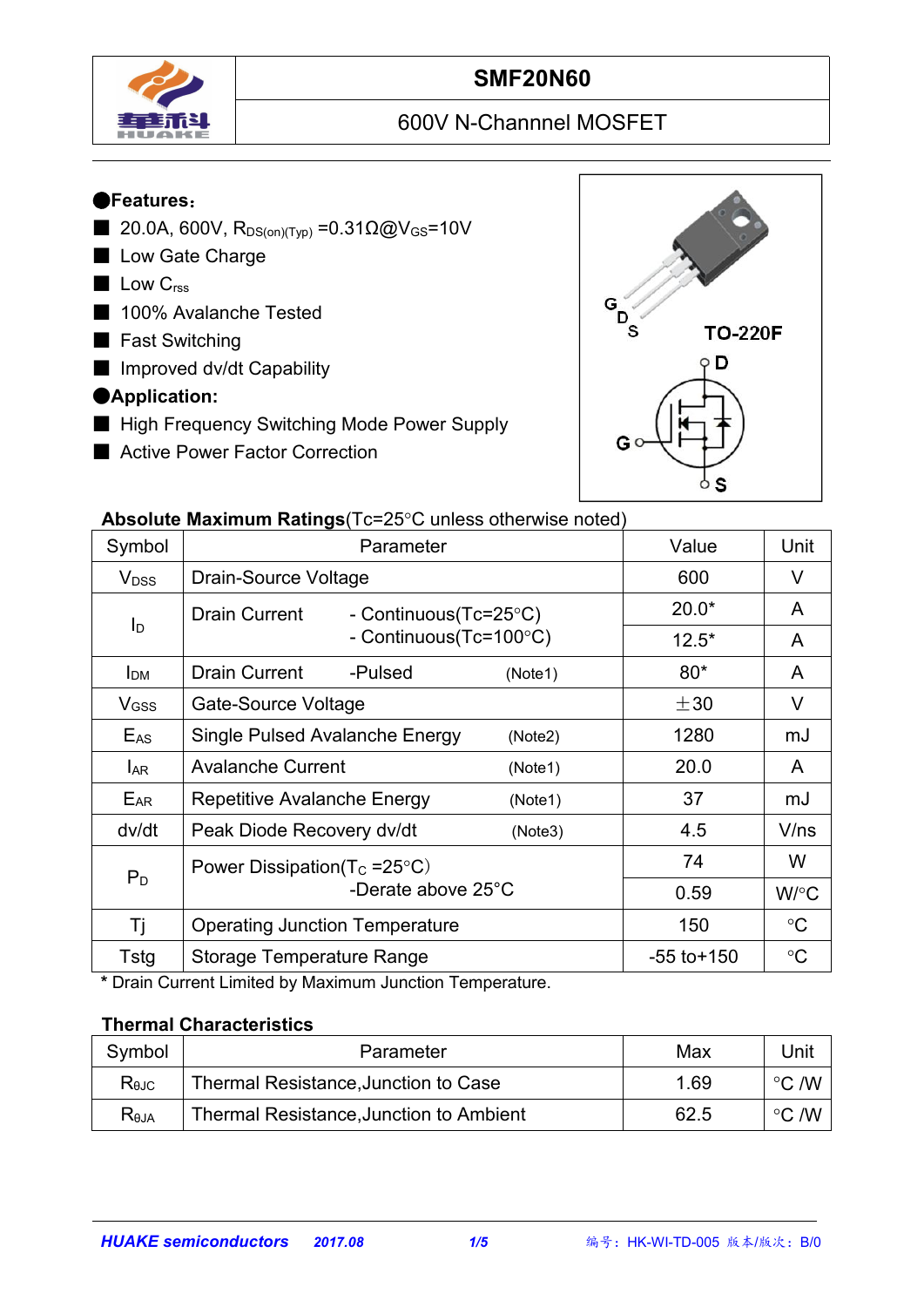

#### **Electrical Characteristics**(Tc=25°C unless otherwise noted)

| Symbol                                             | Parameter                                                     | <b>Test Conditons</b>                                       | Min | Typ  | Max    | Unit     |  |  |
|----------------------------------------------------|---------------------------------------------------------------|-------------------------------------------------------------|-----|------|--------|----------|--|--|
| <b>Off Characteristics</b>                         |                                                               |                                                             |     |      |        |          |  |  |
| <b>BV</b> <sub>DSS</sub>                           | Drain-source Breakdown Voltage                                | $V_{GS}$ =0V, l <sub>D</sub> =250µA                         | 600 |      |        | V        |  |  |
| $\triangle$ BV <sub>DSS</sub><br>$1/\triangle T_J$ | Breakdown Voltage Temperature<br>Coefficient                  | $ID=250µA$<br>(Referenced to 25°C)                          | --  | 0.7  |        | V/C      |  |  |
|                                                    | Zero Gate Voltage Drain Current                               | $V_{DS} = 600V$ , $V_{GS} = 0V$                             | --  | --   | 1      | μA       |  |  |
| <b>I</b> <sub>DSS</sub>                            |                                                               | $V_{DS} = 480V$ , Tc=125°C                                  | --  | --   | 10     | μA       |  |  |
| <b>I</b> GSSF                                      | Gate-Body Leakage Current, Forward                            | $V_{GS}$ =+30V, $V_{DS}$ =0V                                | --  | --   | 100    | nA       |  |  |
| <b>I</b> GSSR                                      | Gate-Body Leakage Current, Reverse                            | $V_{GS}$ =-30V, $V_{DS}$ =0V                                | --  | --   | $-100$ | nA       |  |  |
| <b>On Characteristics</b>                          |                                                               |                                                             |     |      |        |          |  |  |
| $V_{GS(th)}$                                       | <b>Gate Threshold Voltage</b>                                 | $V_{DS} = V_{GS}$ , $I_D = 250 \mu A$                       | 2.0 |      | 4.0    | $\vee$   |  |  |
| $R_{DS(on)}$                                       | Static Drain-Source On-Resistance                             | $V_{GS}$ =10 V, $I_D$ =10.0A                                | $-$ | 0.31 | 0.38   | $\Omega$ |  |  |
| <b>gFS</b>                                         | <b>Forward Transconductance</b>                               | $V_{DS} = 40 V$ , $I_D = 10.0 A$<br>(Note4)                 | --  | 18.0 |        | S        |  |  |
| <b>Dynamic Characteristics</b>                     |                                                               |                                                             |     |      |        |          |  |  |
| $C$ <sub>iss</sub>                                 | Input Capacitance                                             |                                                             | $-$ | 2650 |        | pF       |  |  |
| C <sub>oss</sub>                                   | <b>Output Capacitance</b>                                     | $V_{DS} = 25V$ , $V_{GS} = 0V$ ,<br>$f=1.0$ MHz             | --  | 282  | --     | рF       |  |  |
| C <sub>rss</sub>                                   | Reverse Transfer Capacitance                                  |                                                             | --  | 6.3  |        | pF       |  |  |
|                                                    | <b>Switching Characteristics</b>                              |                                                             |     |      |        |          |  |  |
| $t_{d(on)}$                                        | Turn-On Delay Time                                            |                                                             | --  | 26.5 |        | ns       |  |  |
| $t_{\rm r}$                                        | Turn-On Rise Time                                             | $V_{DD}$ = 300 V, $I_D$ = 20A,                              | --  | 43.6 | --     | ns       |  |  |
| $t_{d(off)}$                                       | <b>Turn-Off Delay Time</b>                                    | $R_G = 25 \Omega$<br>(Note4,5)                              | --  | 81.3 | --     | ns       |  |  |
| $t_{\rm f}$                                        | <b>Turn-Off Fall Time</b>                                     |                                                             | --  | 43.2 |        | ns       |  |  |
| $Q_g$                                              | <b>Total Gate Charge</b>                                      |                                                             | --  | 46.8 | --     | nC       |  |  |
| $Q_{gs}$                                           | Gate-Source Charge                                            | $V_{DS}$ = 480 V, $I_D$ = 20A,<br>$V_{GS} = 10 V$ (Note4,5) | --  | 13.9 |        | nC       |  |  |
| $Q_{gd}$                                           | Gate-Drain Charge                                             |                                                             | --  | 14.2 |        | nC       |  |  |
|                                                    | <b>Drain-Source Diode Characteristics and Maximum Ratings</b> |                                                             |     |      |        |          |  |  |
| $\mathsf{I}_\mathsf{S}$                            | Maximum Continuous Drain-Source Diode Forward Current         |                                                             | --  |      | 20     | A        |  |  |
| $I_{SM}$                                           |                                                               | Maximum Pulsed Drain-Source Diode Forward Current           |     |      | 80     | A        |  |  |
| $V_{SD}$                                           | Drain-Source Diode Forward Voltage                            | $V_{GS} = 0V$ , $I_S = 20A$                                 | --  | --   | 1.3    | $\vee$   |  |  |
| $t_{rr}$                                           | <b>Reverse Recovery Time</b>                                  | $V_{GS} = 0V$ , Is=20A,                                     | --  | 590  | $- -$  | ns       |  |  |
| $Q_{rr}$                                           | <b>Reverse Recovery Charge</b>                                | d I <sub>F</sub> /dt=100A/µs (Note4)                        | $-$ | 7.58 | --     | μC       |  |  |

Notes:

1、Repetitive Rating:Pulse Width Limited by Maximum Junction Temperature.

2、L = 5.0mH,  $I_{AS}$  = 20.0A,  $V_{DD}$  = 50V, R<sub>G</sub> = 25 Ω, Starting T<sub>J</sub> = 25 °C.

3、Isp≤20.0A, di/dt≤200A/µs, V<sub>DD</sub>≤BV<sub>DSS,</sub> Starting T<sub>J</sub> = 25°C.

4、Pulse Test : Pulse Width ≤300 µ s, Duty Cycle≤2%.

5、Essentially Independent of Operating Temperature.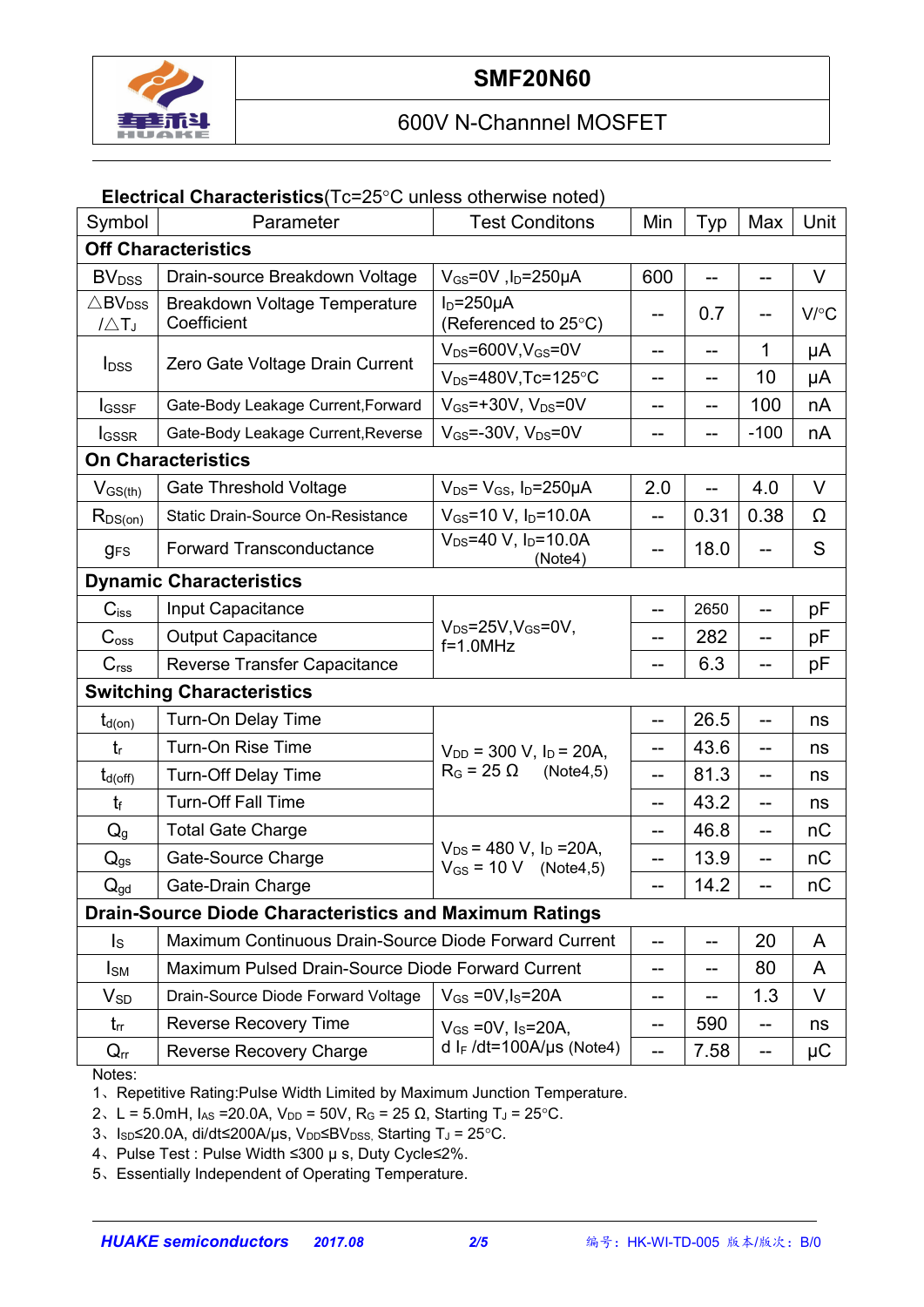



 $10^{\circ}$  $[A]$ 150℃  $10$  $-55^{\circ}$ C Note: 1.VDS=40V 2.250us Pulse Test  $25^\circ$  $10^0$  $\overline{2}$ 8  $10$  $12$  $\overline{\phantom{a}}$  $6$  $V_{GS}$  [V]





 $I_D$  [A]



**On-Resistance Variation vs. Body Diode Forward Voltage Variation vs. Source Current and Temperature** 



**Capacitance Characteristics Gate Charge Characteristics**



# **On-Regin Characteristics Transfer Characteristics**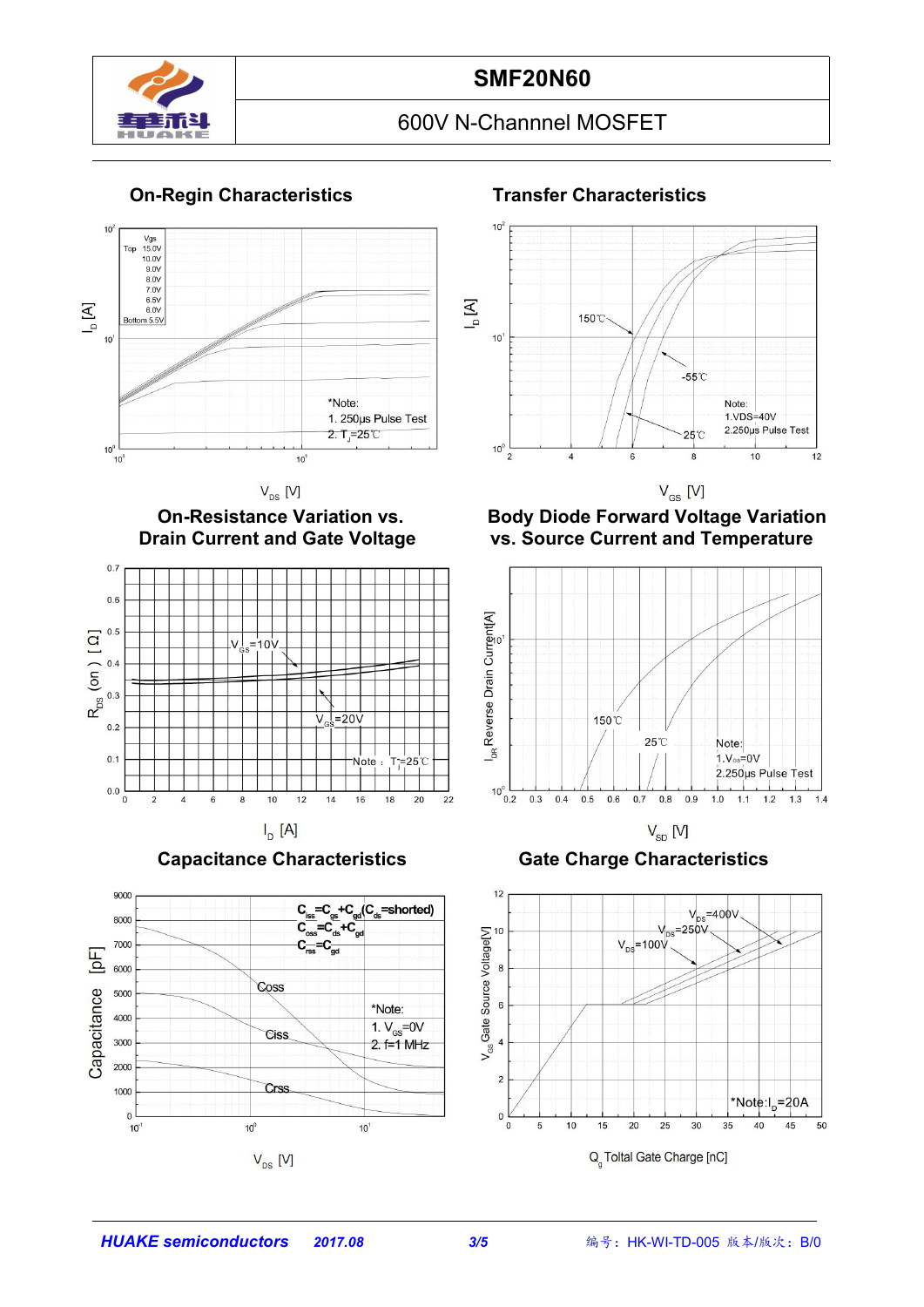



#### **Maximum Safe Operating Area**



**Breakdown Voltage Variation On-Resistance Variation**



 $T_i$ [  $^{\circ}$ C ]

**Maximum Drain Current**